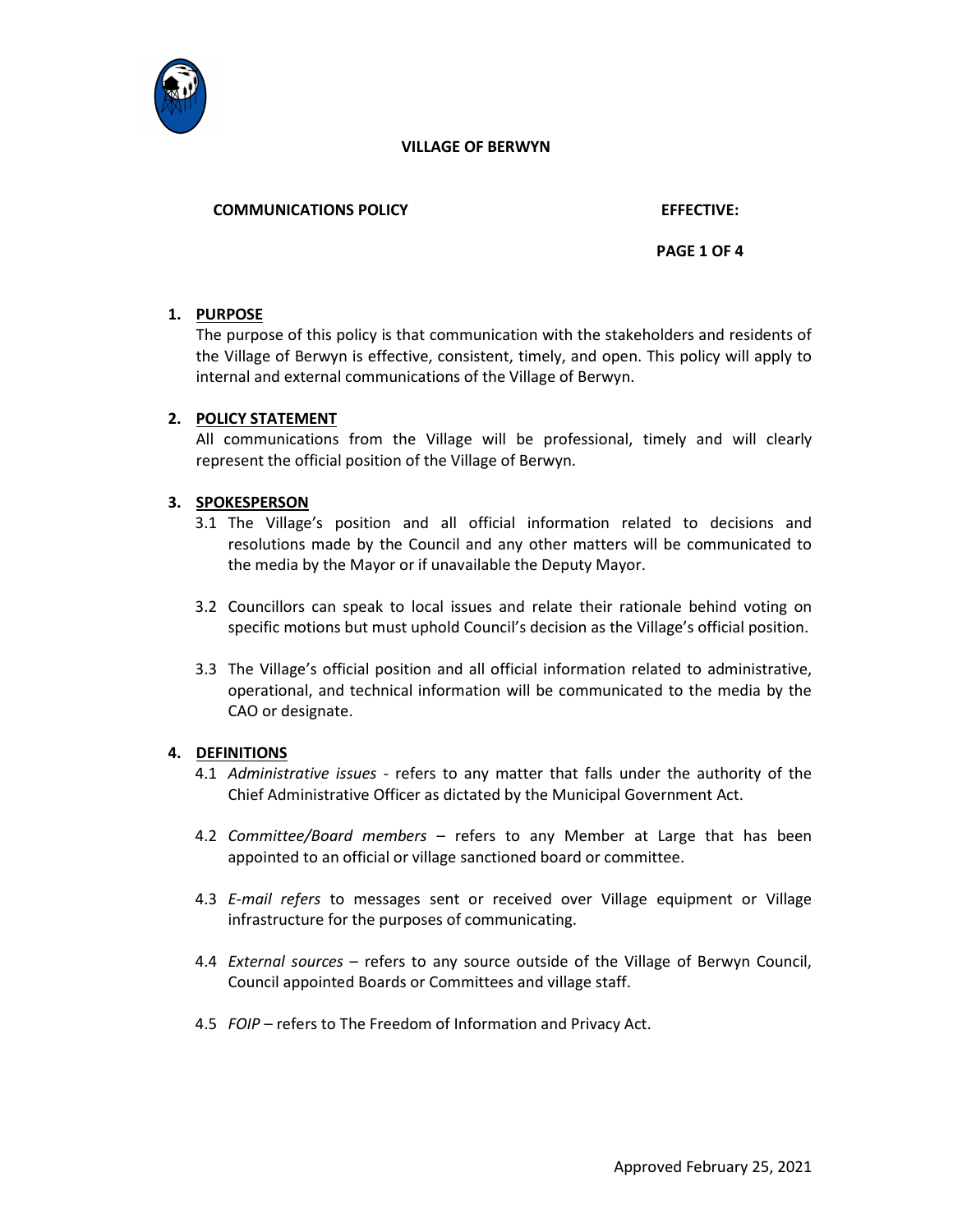

#### COMMUNICATIONS POLICY EFFECTIVE:

# PAGE 2 OF 4

- 4.6 *Media* refers to any organization or group involved with informing the public with news and commentary through mediums including but not limited to newsprint, radio, television, and the internet.
- 4.7 Member at Large is a designation for members of a Board who are appointed to represent the membership of the board.
- 4.8 Official spokesperson refers to the Mayor or if unavailable the Deputy Mayor.
- 4.9 Official Administrative spokesperson refers to the Chief Administrative Officer (CAO) or their designate.
- 4.10 Official position refers to any decision, policy or bylaw that has been passed by a majority vote of Council.
- 4.11 Social media refers to a collection of online Internet platforms and tools that people use to share content, profiles, opinions, insights, experiences, perspectives and media itself, facilitating conversations and interactions online between groups of people.
- 4.12 Village Sanctioned means any social media site that has been created by or operated by the Village of Berwyn.

#### 5. PROCEDURES

- 5.1 Council communications
	- 5.1.1. Each Council Member is responsible for his/her communications to external sources; as such each Council member, must use their discretion when communicating information. (Council members can state their reasoning for their vote on a decision but must agree to follow the decision made by the Council.)
	- 5.1.2. When questioned on administrative issues, Councillors should direct those inquiries to the Village office for an accurate and timely reply. Councillors may follow up on these issues to ensure that the matter was dealt with.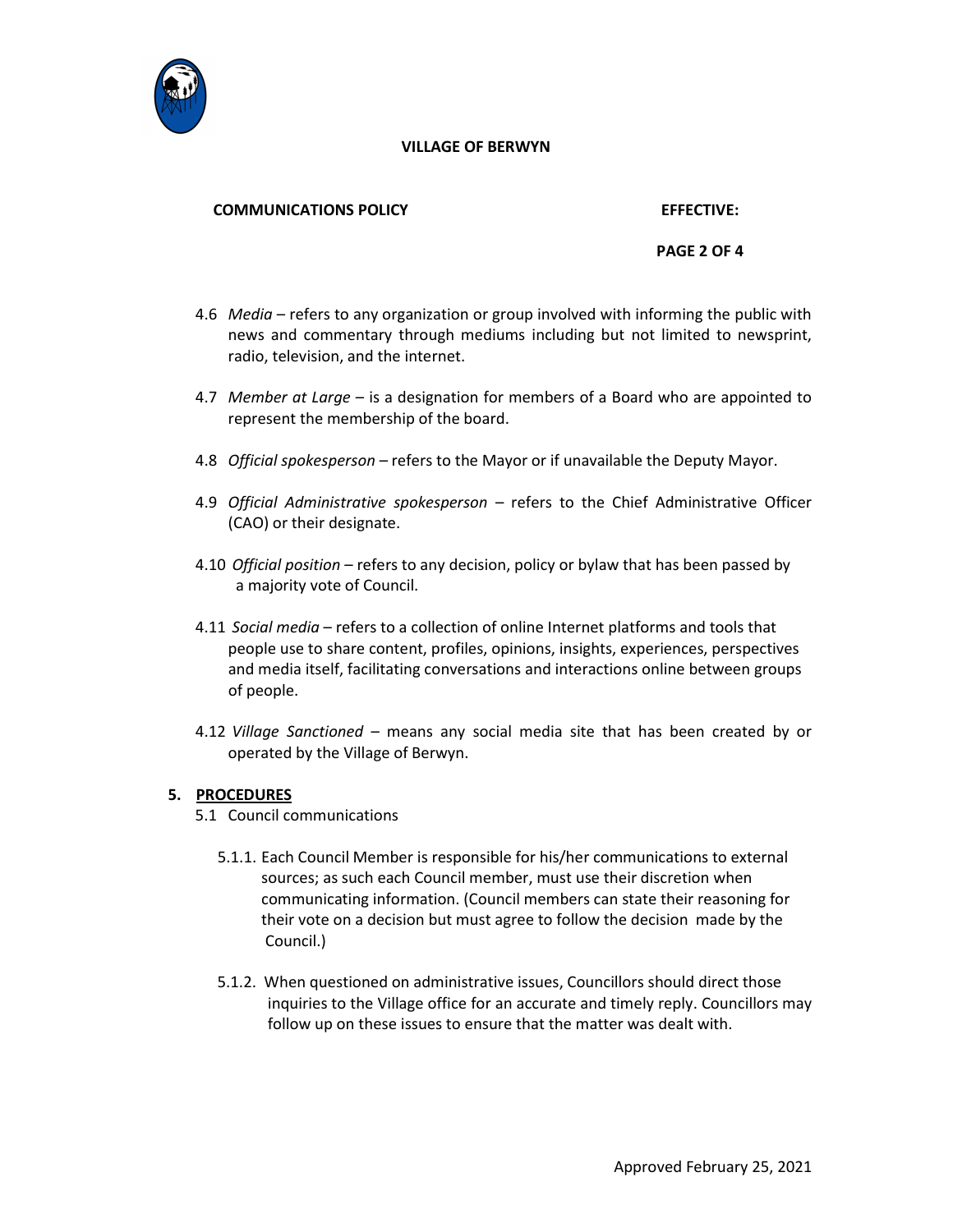

# COMMUNICATIONS POLICY EFFECTIVE:

# PAGE 3 OF 4

5.1.3. Councillors may not question Village employees, or comment on their job performance. All such questions or comments must be through the CAO. Councillors are encouraged to maintain open and cordial relationships with employees.

# 5.2 Staff Communications

- 5.2.1. Each staff member is responsible for his/her communications to external sources; as such each staff member must use their discretion when communicating information as a Village of Berwyn employee.
- 5.2.2. Staff may not question Councillors, or comment on their performance or duties. All such questions or comments must go through the CAO. Staff are encouraged to maintain open and cordial relationships with Council.
- 5.2.3. Staff communication with the public will be professional and courteous, in cases where the communication may reflect frustration or conflict then staff should include the CAO or a fellow staff person in the discussion.
- 5.2.4 Staff may respond posts on social media, (such as Facebook, Twitter, etc.). Responses may acknowledge an inquiry or complaint, and should suggest that the poster contact the Village Office for more information or a resolution to a problem. An automated response written for this situation may be used.

# 5.3 Electronic Communications

- 5.3.1. The Village sanctioned email address @berwyn.ca shall be used for all electronic correspondence for village business
- 5.3.2. The Village's website, www.berwyn.ca is the Village's primary online source
	- for information. Village sanctioned Social media will be used to complement the website's information and broaden the reach of Village messages through multiple channels.
- 5.3.3. The CAO will ensure the Village website is up to date and that policies, bylaws, Agendas, Minutes will be posted within two weeks of Council approval. Council minutes may be posted on the Village website once they have been prepared and reviewed. These minutes shall be identified as draft minutes until they are approved by Council.